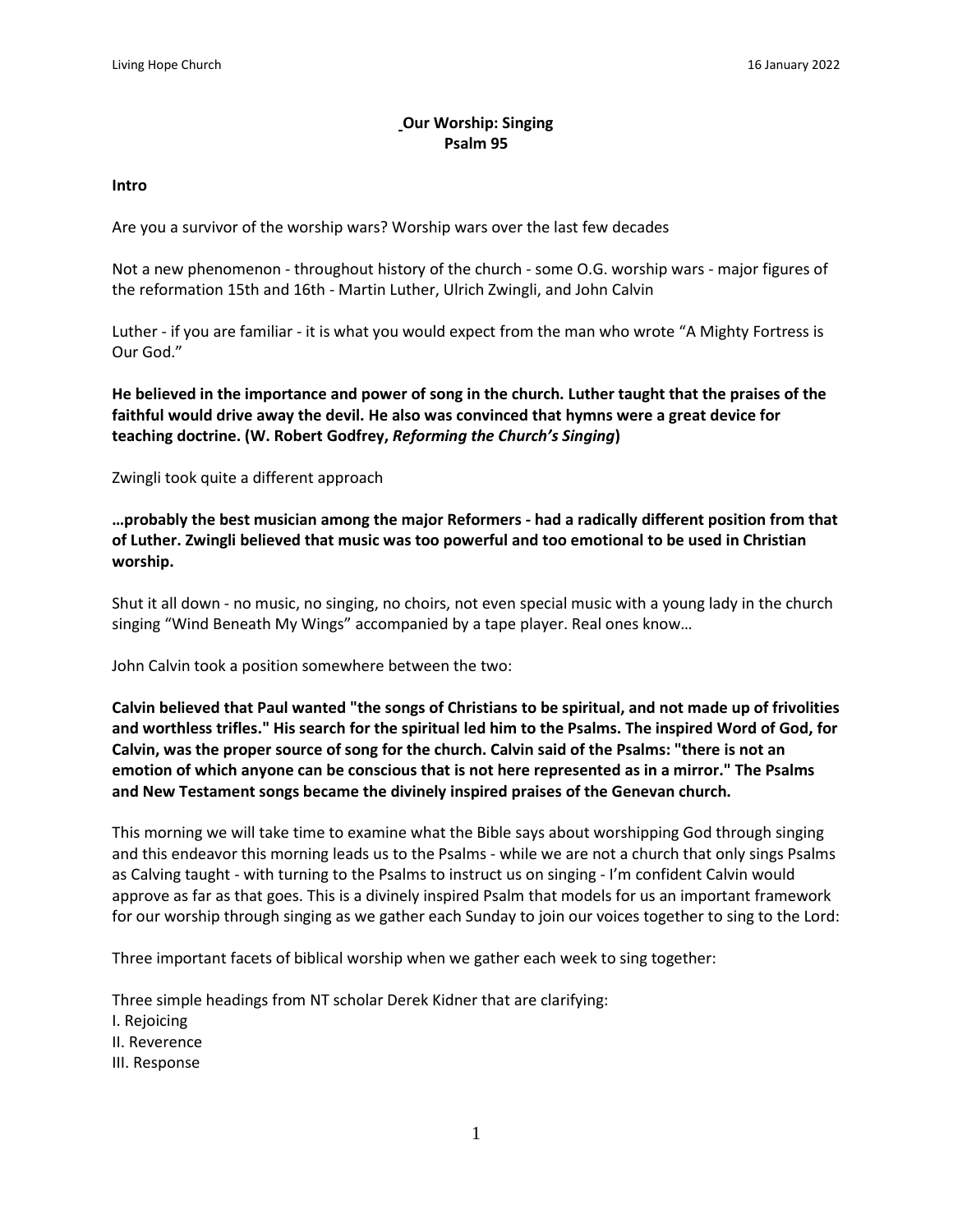#### **I. Rejoicing**

- **A.** This Psalm begins with an enthusiastic invitation and exhortation "Oh come" invites the psalmist to each one of us - "Oh come let us sing to the Lord; let us make a joyful noise to the rock our salvation" - "let us come into his presence with thanksgiving - let us make a joyful noise to him with songs of praise"
	- **1.** This is a call and invitation to sing and not only to sing but rejoice through song this is a call for us to raise our voices - to make joyful noise - a call to loud and happy and noisy and joyful singing

# [1] Shout for joy to God, all the earth; [2] sing the glory of his name; give to him glorious praise! **(Psalm 66:1-2)**

- **B.** The psalmist in Psalm 95 and throughout the psalms calls the people of God to sing and to shout and to rejoice when we gather together
- **C.** This is not a call to emotionalism to somehow drum up enthusiasm when we sing we are given reasons that engage our minds and hearts and provoke a happy, rejoicing response - we sing loudly, we make a joyful noise BECAUSE we sing to the LORD - we sing to the rock of our salvation - the bedrock of our lives - the one who has saved us from sin and death
- **D.** Furthermore more reasons for loud and joyful singing v. 3 we sing with joy for the LORD Our God is a great God - the great King above all other so-called gods - the depths of the earth down to the molten core and heights of the highest mountains EVEREST - are in his hands - he holds the whole expanse of creation he in the palm of his hand - he has created all of it - the sea and the dry land were formed by his hands
	- **1.** THIS IS OUR GOD The only appropriate response to the one who is our rock and salvation - the one who is the great God and King of the universe - the one who created all things and who holds all things in his hands - JOYFUL NOISE - LOUD SINGING
- **E.** We gather each Sunday to behold our God and to rejoice in the presence of our great Savior King and creator God
	- **1.** Your pastors and worship leaders are careful with the songs that we choose to sing on Sunday mornings - we want songs that are theologically informed - songs that are rooted in sound and clear biblical doctrine about God - is it because we are a bunch of theology nerds? I AM - not in the first place.
	- **2.** We endeavor to honor God in and through our singing by singing songs that are rich with the truth about God - his glory and his grace - WE know that clear, sound, biblical doctrine rich theology in the songs we sing - fuels joyful noise - it fuels loud songs of praise
		- **a)** NO LIGHT SHOWS OR STAGES FILLED WITH SMOKE THE BAND SERVES TO HELP US SING - IT IS THE ONE WE SING TO WHO FUELS OUR HAPPY SINGING

If we would be strong and happy servants of Christ, let us meditate much on God's greatness. He is the infinite God, unmeasurable in all his glorious attributes. There is no limit to any of his perfections,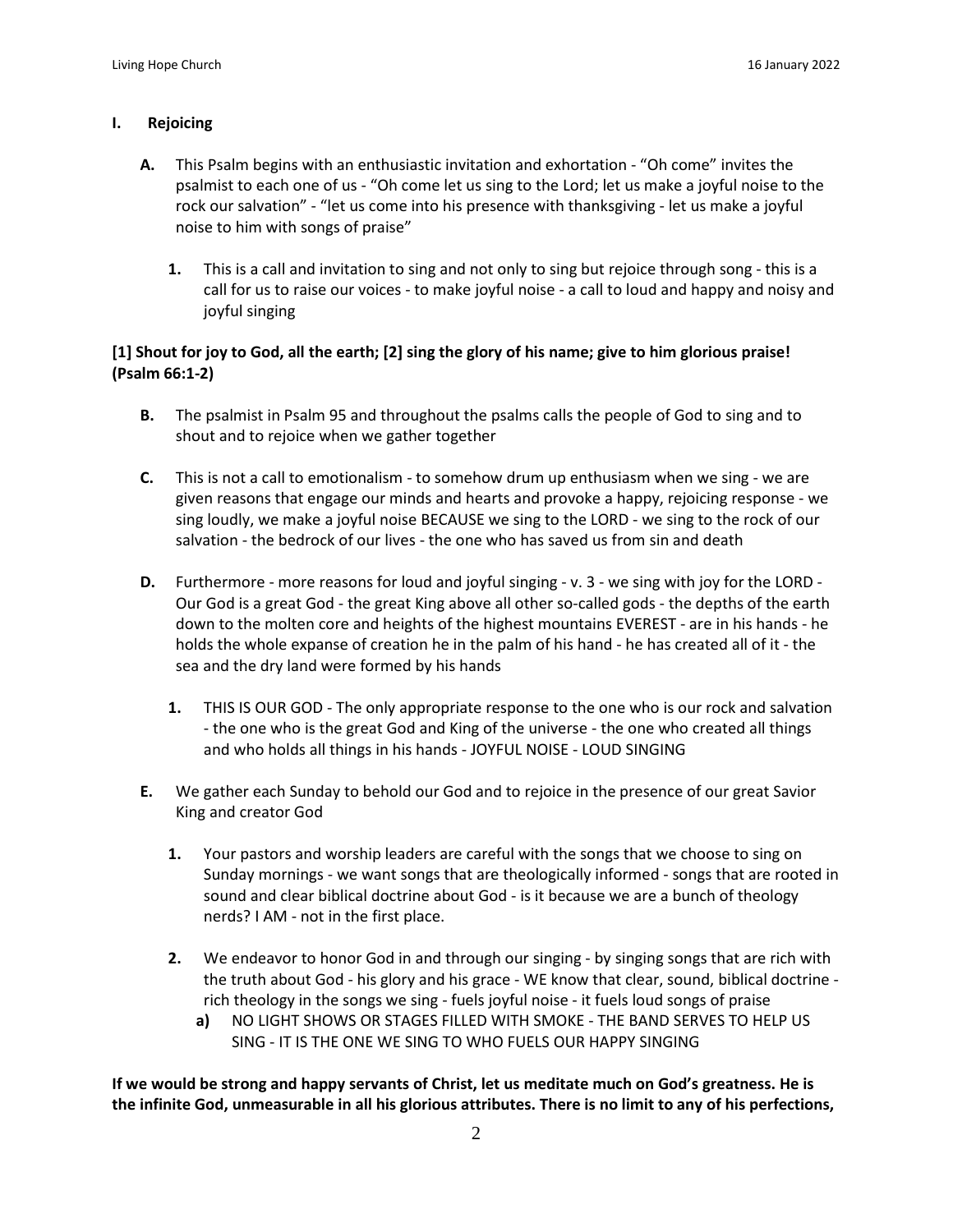### **and there is no perfection of God, in which his people may not find matter of exultation. (William Plumer)**

**Illustration:** Terrace chants - no-one watches soccer - we get it you're better than the rest of us - sing for hours - as their team marches into a 0-0 tie. Good times. We are hardwired to sing. Fly Eagles

**F.** FURTHERMORE, we sing - understanding that we serve a God who sings

### The LORD your God is in your midst, a mighty one who will save; he will rejoice over you with gladness; he will quiet you by his love; he will exult over you with loud singing. (Zephaniah 3:17)

- **G.** Application
	- **1.** Using the voice loud singing, shouting for joy is appropriate and in fact it is what we are called too in God's Word.
		- **a)** Not to call attention to ourselves but to express that we have grasped something of the glory and grandeur of the God we love and worship - He is the infinite God, unmeasurable in all his glorious attributes - there is no limit to any of his perfections and therefore no limit to our exultation
	- **2.** EVANGELICAL CHURCH IN THE WEST Men reluctant to sing -DO YOU HEAR THIS EXHORTATION TO MAKE JOYFUL NOISE? SHOUTING AND SINGING LOUDLY - DO YOU THINK YOU ARE MORE DIGNIFIED THAN GOD?
	- **3.** Hear the Word of the Lord inviting you into singing and even shouting rejoicing in the presence of our great God when we gather together
	- **4.** Amen during the sermon (no-one wants to do it)
		- **a)** Glory more reasons to sing grace 6-7a

#### **II. Reverence**

- **A.** Another invitation O come let us sing and make a joyful noise v. 1-2 V. 6 oh come let us worship and bow down, let us kneel before the LORD, our Maker
	- **1.** A call to reverent worship bowing down kneeling before the LORD here's why
		- **a)** He is our Maker reference to him making us a people we see in v. 7
		- **b)** He is our God and we are the people of his pasture the sheep of his hand
			- **(1)** So the hands that created the seas and the dry land the hands that hold the depths of the earth and the heights of the mountains are the hands of the Shepherd - the same hands that personally and lovingly care for us.
			- **(2)** We bow down before God we kneel in his presence because we are humbled before him - for this great and glorious King has made us his own and has dedicated himself to care for us - all of grace
			- **(3)** John 10 I AM the good shepherd the good shepherd lays his life down for the sheep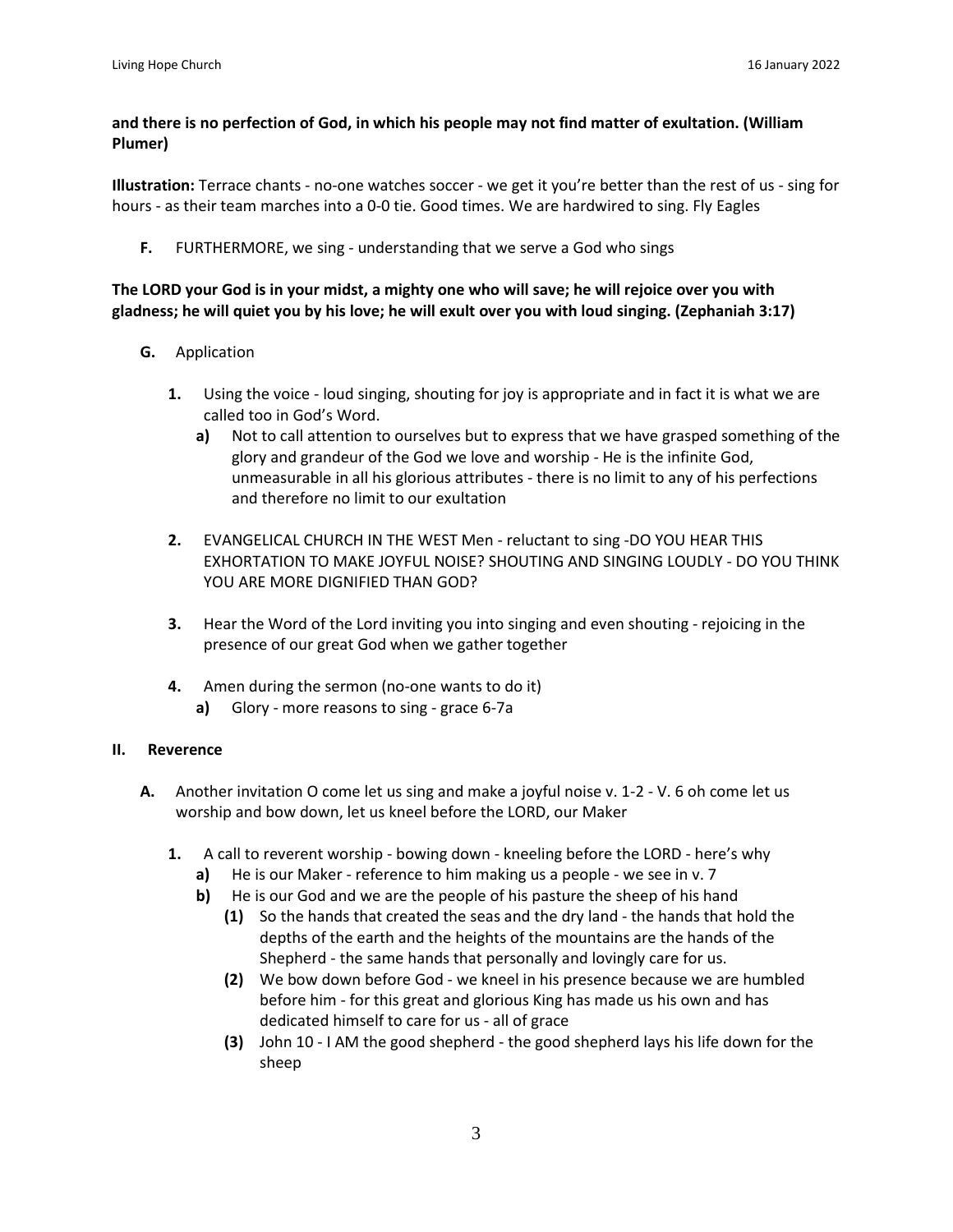The faithful are called to bow in his presence because he is their God, the one who graciously elected **them to be his people and who takes care of them like a shepherd. (Allen Ross)**

- **B.** Application
	- **1.** YOU ARRIVED THIS MORNING UNDER THE PROTECTION AND CARE OF THE SHEPHERD HOWEVER YOU FEEL
	- **2.** V. 1-5 a vocal response to God v. 6-7 A bodily response to God's grace bowing down, kneeling - the Scriptures are full of appropriate bodily responses to God in worship bowing down, kneeling, raising hands, dancing, so forth

**Our bodies naturally respond to what effects our souls. I open my arms wide when my daughter runs** to greet me. I jump up from the couch with my hands in the air when my team scores the winning touchdown. I lunge when a glass of milk is about to be knocked over. I gratefully applaud heroic acts of unselfishness. I cry when a friend's child dies. Not one has to teach us those responses. In a similar **way, God-honoring expressiveness in corporate worship begins with clearly seeing the One we worship. (Bob Kauflin,** *Worship Matters***)**

- **3.** Reasons why we might not pursue God-honoring expressiveness in corporate worship
	- **a)** If we do not clearly see and love the One who is worthy of all praise we may see it as a duty to endure

**Illustration:** I loathed church as a teenager

- **b)** Fear of man self-conscious certainly we aren't trying to impress anyone
- **c)** Church experiences RUNNING DOWN THE AISLE
- **d)** Too respectable for all that yet we find here and throughout Scripture exhortations to engage in worship - using our bodies in appropriate ways to express the reality that we have experienced amazing grace and that we sing to the Good Shepherd who has devoted himself to our care

# Is there any physical expression of worship that God has given us in Scripture that I've never **displayed? And if so, why? (Bob Kauflin,** *Worship Matters***)**

### **III. Response**

**A.** v. 7b marks what may appear to be an abrupt shift in the message that the psalmist is communicating - Today if you hear his voice - if you hear his voice - in the psalmist's day when the priests read the Scriptures - if you hear his voice do not harden your hearts - if you hear the voice of the Shepherd described in v. 7a - to not harden your hearts

### **My sheep hear my voice, and I know them, and they follow me. (John 10:27)**

**B.** The psalmist gives a warning as he describes a primary example of hardening one's heart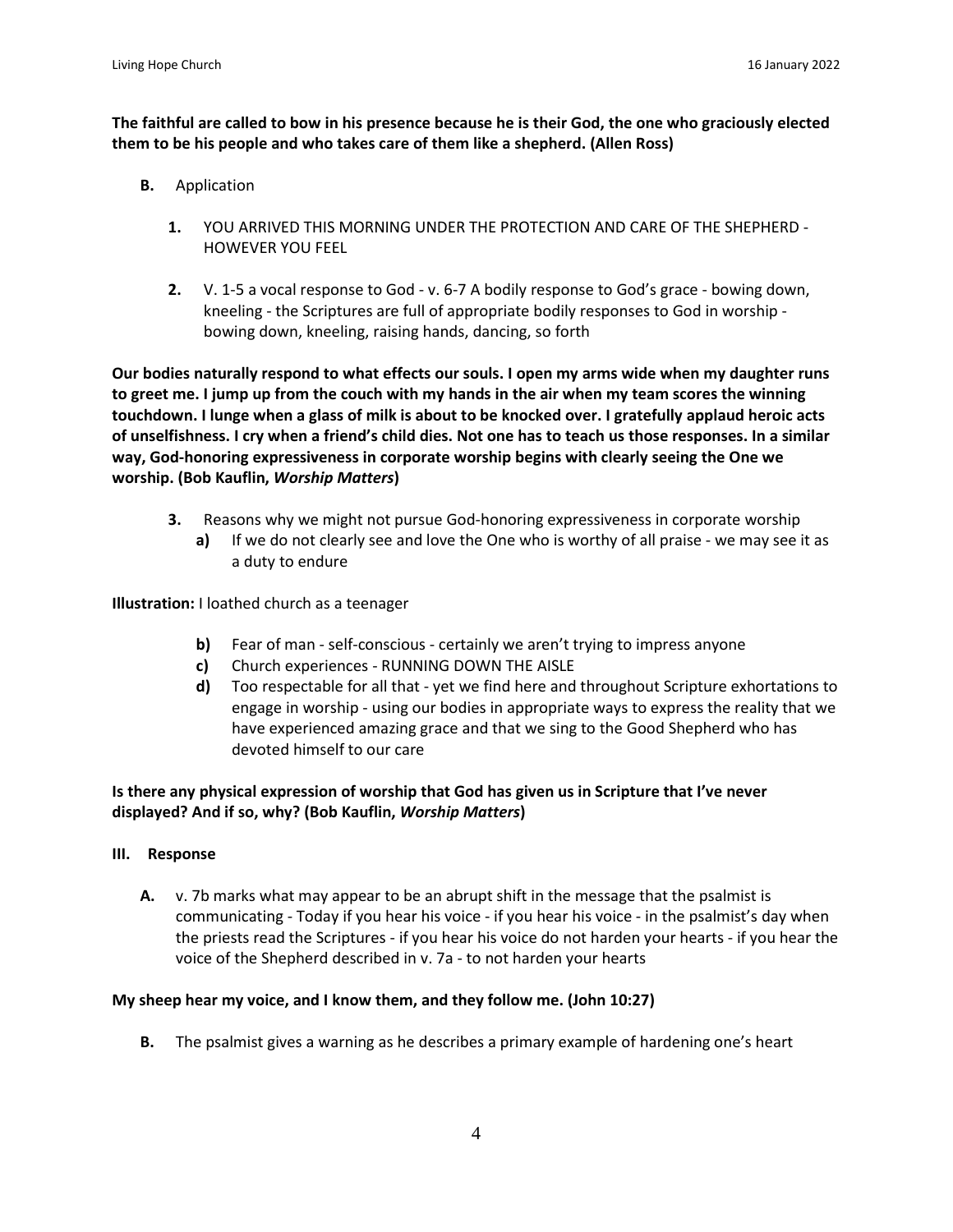- **1.** Meribah and Massah
	- **a)** The people of God had been rescued and redeemed out of Egyptian slavery by God's grace and power - parting the Red Sea and devouring their enemies - speaking to them through his prophet Moses - providing manna - bread from heaven and plentiful quail to feed them in the wilderness
	- **b)** STILL IN LIGHT OF HIS PATIENCE AND GENEROSITY The Israelites grumbled and complained and in Exodus 17 we read

[6] Behold, I will stand before you there on the rock at Horeb, and you shall strike the rock, and water shall come out of it, and the people will drink." And Moses did so, in the sight of the elders of Israel. [7] And he called the name of the place Massah and Meribah, because of the quarreling of the people of Israel, and because they tested the LORD by saying, "Is the LORD among us or not?" (Exodus 17:6-7)

- **c)** Massah = testing Meribah = quarreling
	- **(1)** They had seen God's wonderful works on their behalf stiff-necked unresponsive - hearts hardened toward God
- **2.** V. 10 40 years I literally "was disgusted" with that generation of hard-hearted rebels in my wrath says the Lord - they shall not enter my rest"
	- **a)** RESIST ANY TEMPTATION TO RELEGATE THIS STORY TO OT ISRAEL JOSHUA LEADING THEM INTO THE PROMISED LAND - AUTHOR OF HEBREWS:

**[6] Since therefore it remains for some to enter it, and those who formerly received the good news** failed to enter because of disobedience, [7] again he appoints a certain day, "Today," saying through **David so long afterward, in the words already quoted,**

**"Today, if you hear his voice,**

**do not harden your hearts."**

[8] For if Joshua had given them rest, God would not have spoken of another day later on. [9] So then, there remains a Sabbath rest for the people of God, [10] for whoever has entered God's rest **has also rested from his works as God did from his.**

[11] Let us therefore strive to enter that rest, so that no one may fall by the same sort of **disobedience. [12] For the word of God is living and active, sharper than any two-edged sword,** piercing to the division of soul and of spirit, of joints and of marrow, and discerning the thoughts and intentions of the heart. [13] And no creature is hidden from his sight, but all are naked and exposed to **the eyes of him to whom we must give account. (Hebrews 4:6-13)**

- **3.** Vital connection between the Word and worship our worship is a response to God's revelation - THE ACTIVE AND LIVING WORD OF GOD - our response can be joyful submission - or hardening our hearts - never neutral - apathy is a kind of hardening
- **4.** In all of this shouting, singing, joyful noise, kneeling, bowing down in worship the psalmist addresses the condition of our hearts - ONE CAN SING AND DANCE ON SUNDAY AND LIVE LIKE THE DEVIL ON MONDAY

### **This people honors me with their lips, but their heart is far from me; (Matthew 15:8)**